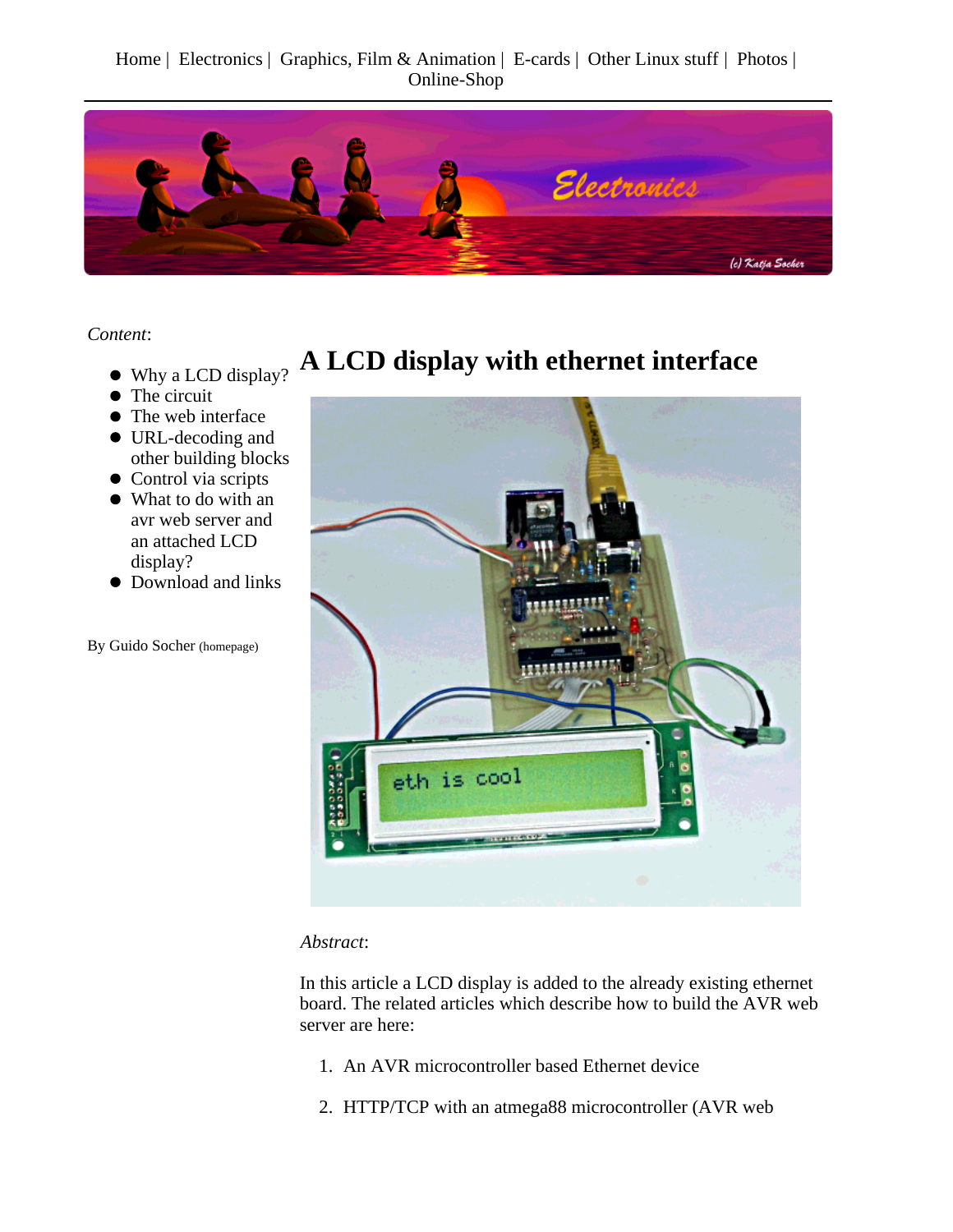server)

The components for building this avr web server with LCD interface can be ordered from http://shop.tuxgraphics.org

**\_\_\_\_\_\_\_\_\_\_\_\_\_\_\_\_\_ \_\_\_\_\_\_\_\_\_\_\_\_\_\_\_\_\_ \_\_\_\_\_\_\_\_\_\_\_\_\_\_\_\_\_**

## **Why a LCD display?**

Originally I wanted to write the next article about a weather station based on the avr web server. Based on a request from a customer I decided then to develop this circuit first. The weather station comes next. There are a number of interesting aspects/problems here which could also be useful for developing other circuits.

- Most LCD displays want 5V. The avr web server uses 3.3V
- The simple "switch on/off a relay" circuit which was the only function provided by the avr web server until now did not require HTML-forms. I used simply 2 URLs http://baseurl/password/1 for switching on and http://baseurl/password/0 for switching off. This does not work anymore for the display as we want to type a text into a web page which should then be shown on the display. What is needed is a needed is a proper decoding of HTML form data.

## **The circuit**

Most HD44780 compatible displays need 5V DC. The 5V are however mainly needed to get contrast on the display right and to power the chips on the board. On the data lines those displays work also with 3V signals without any problems. In other words it should be no problem to attach the display to the general purpose IO-port of our avr web server ("ethernet remote device"). The display will be able to handle the 3.3V signals coming from the atmega chip. How about the other direction? The atmega can work with 5V signals but only if it is also powered with 5V. Any voltages above 3.3V would go into the atmega internal over voltage protection diodes and if the current is too high it would damage them. A 100 Ohm resistor in series could solve the problem. However how many output pins does a HD44780 display have? This depends on the RW line. If we pull RW to GND then all lines will be input lines on the LCD side. The LCD driver code can then not ask the display "are you ready?" but that is generally not a problem. The driver can just wait a few milliseconds and the display will have completed the command.

In other words the display can be connected straight to the ethernet board without additional parts we just need 5V VCC for the LCD display.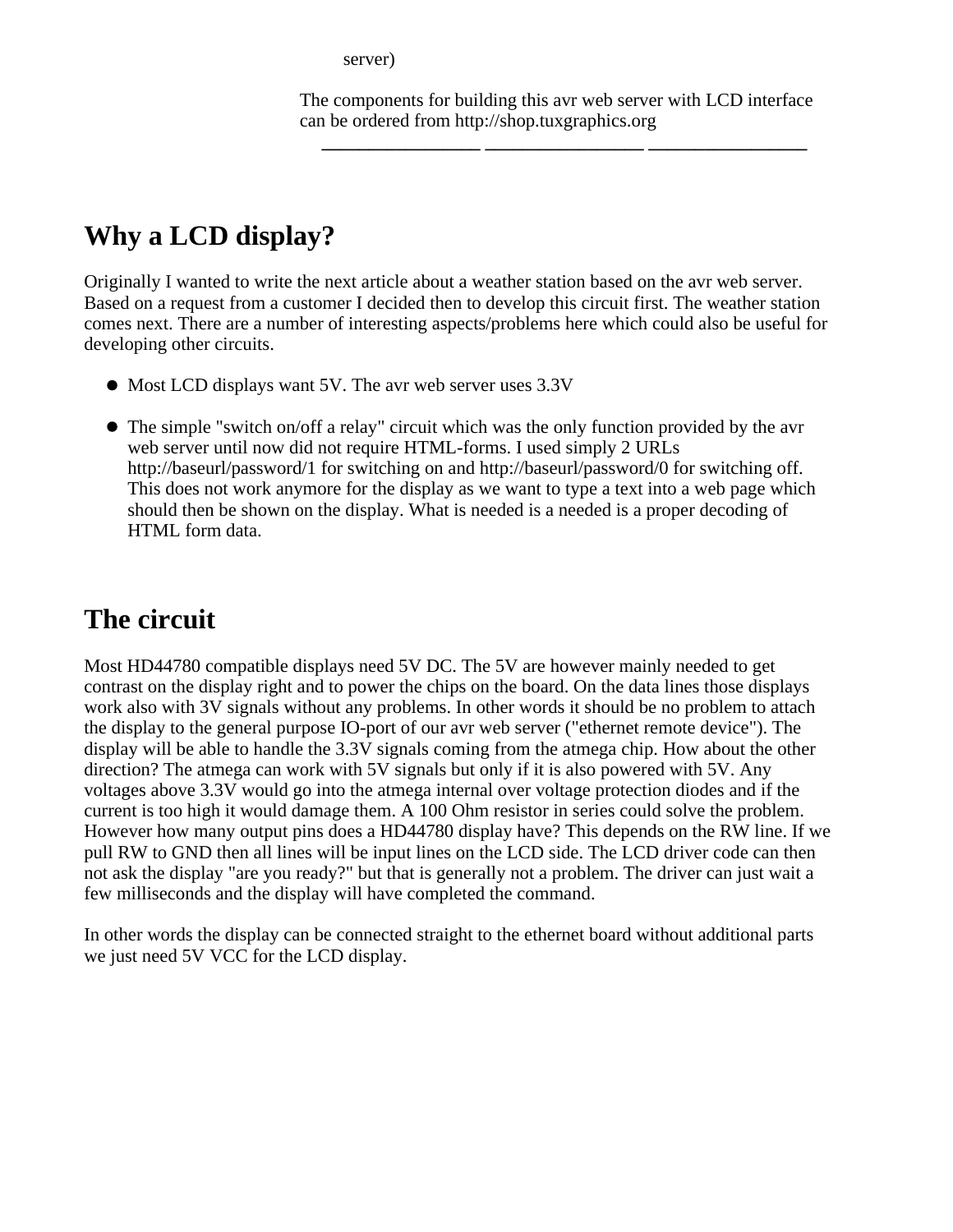

Click on the image to view the circuit as pdf file

### **The web interface**

The web page that the avr web server will display is again clean and simple with no unnecessary HTML code. To be able to enter text lines a HTML form is needed. Something like this:

```
<form METHOD="get" action="http://10.0.0.24/q">
<input type="hidden" name="cmd" value="2">
<input size="20" type="text" name="l1"><br>
<input size="20" type="text" name="l2"><br>
<input type="submit" value="write to LCD">
</form>
```
We use the HTML "get" method. In other words the data we enter into the form arrives at the atmega chip again as a URL but some characters will have a bit strange encoding. A single space character will e.g be encoded either as "%20" or as "+" dependent on the type of web browser you use.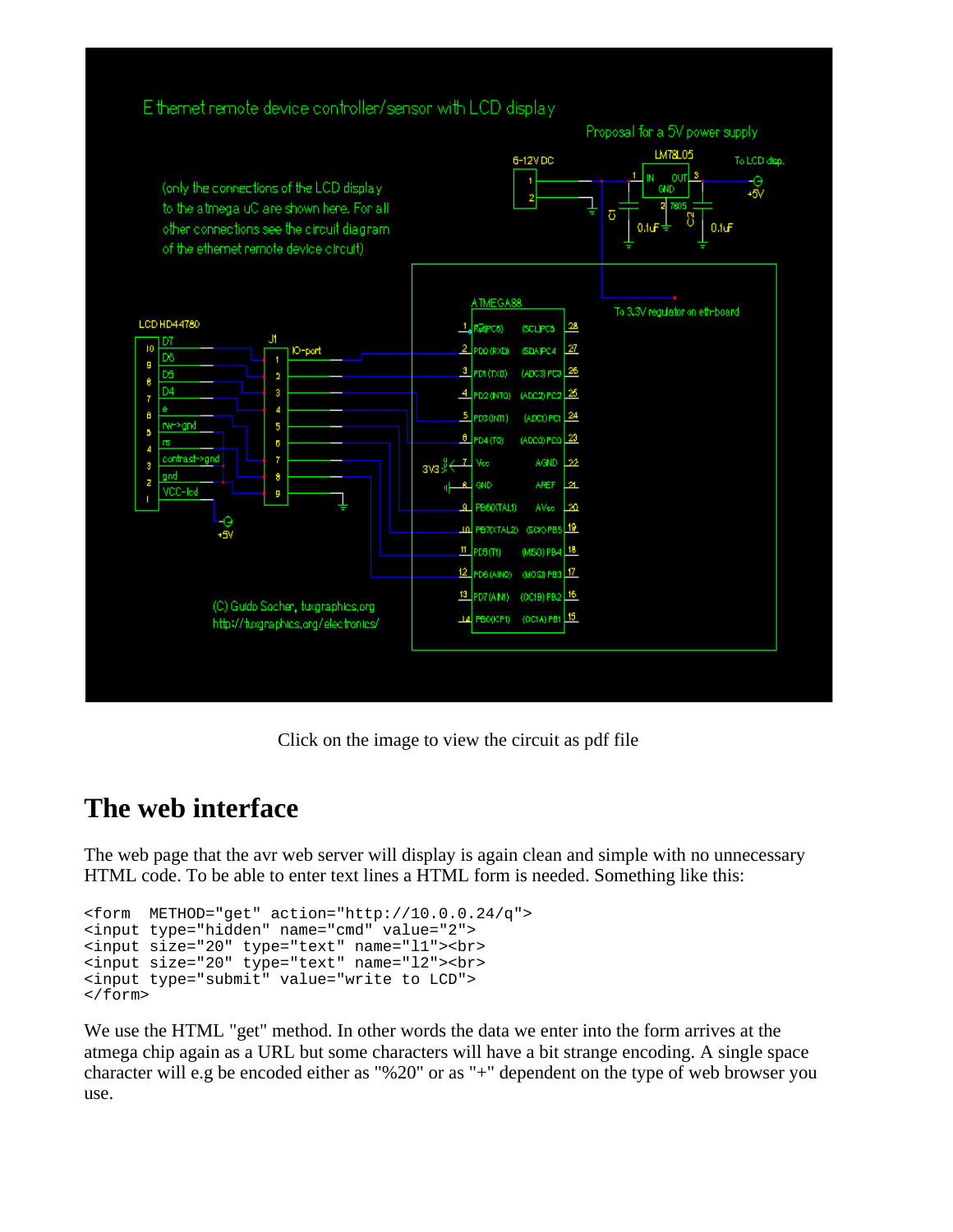The cmd parameter is used to branch in the code: cmd=0 or cmd=1 is used to switch off/on the optional relay and cmd=2 means "update the text on the display".

This is how the web page looks like in firefox:

| <b>Mozilla Firefox</b><br>$\overline{\nabla}$ = $\triangle$<br>a,<br>п<br>$\times$                                                                                                                                                                                                                                                                                                                                                                                                                                                                    |  |  |  |  |  |  |  |  |  |  |  |
|-------------------------------------------------------------------------------------------------------------------------------------------------------------------------------------------------------------------------------------------------------------------------------------------------------------------------------------------------------------------------------------------------------------------------------------------------------------------------------------------------------------------------------------------------------|--|--|--|--|--|--|--|--|--|--|--|
| File Edit View History Bookmarks Tools Help                                                                                                                                                                                                                                                                                                                                                                                                                                                                                                           |  |  |  |  |  |  |  |  |  |  |  |
| $\begin{array}{c} \begin{array}{c} \end{array} \begin{array}{c} \end{array} \begin{array}{c} \end{array} \begin{array}{c} \end{array} \begin{array}{c} \end{array} \begin{array}{c} \end{array} \begin{array}{c} \end{array} \begin{array}{c} \end{array} \begin{array}{c} \end{array} \begin{array}{c} \end{array} \begin{array}{c} \end{array} \begin{array}{c} \end{array} \begin{array}{c} \end{array} \begin{array}{c} \end{array} \begin{array}{c} \end{array} \begin{array}{c} \end{array} \begin{array}{c} \end{array} \begin{array}{c} \end$ |  |  |  |  |  |  |  |  |  |  |  |
| http://1et&cmd=1                                                                                                                                                                                                                                                                                                                                                                                                                                                                                                                                      |  |  |  |  |  |  |  |  |  |  |  |
| Output is: ON [refresh status]                                                                                                                                                                                                                                                                                                                                                                                                                                                                                                                        |  |  |  |  |  |  |  |  |  |  |  |
| Switch off                                                                                                                                                                                                                                                                                                                                                                                                                                                                                                                                            |  |  |  |  |  |  |  |  |  |  |  |
|                                                                                                                                                                                                                                                                                                                                                                                                                                                                                                                                                       |  |  |  |  |  |  |  |  |  |  |  |
|                                                                                                                                                                                                                                                                                                                                                                                                                                                                                                                                                       |  |  |  |  |  |  |  |  |  |  |  |
| write to LCD                                                                                                                                                                                                                                                                                                                                                                                                                                                                                                                                          |  |  |  |  |  |  |  |  |  |  |  |
| version 2.6, tuxgraphics.org                                                                                                                                                                                                                                                                                                                                                                                                                                                                                                                          |  |  |  |  |  |  |  |  |  |  |  |
|                                                                                                                                                                                                                                                                                                                                                                                                                                                                                                                                                       |  |  |  |  |  |  |  |  |  |  |  |
| Done                                                                                                                                                                                                                                                                                                                                                                                                                                                                                                                                                  |  |  |  |  |  |  |  |  |  |  |  |

... and in a w3m text terminal web browser: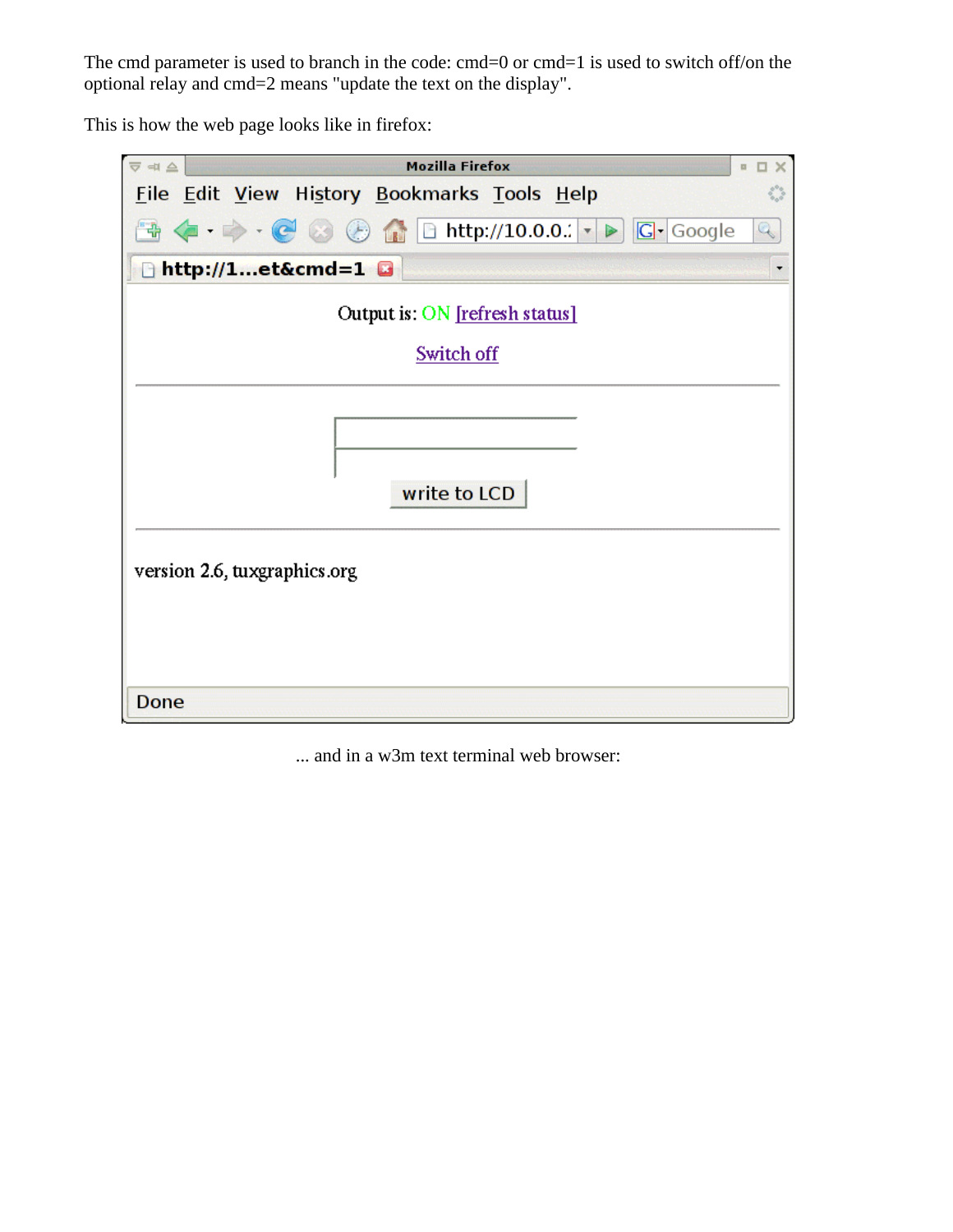| $\overline{\nabla} \ntriangleleft \triangleq$ |                | guido@flatpad:~<br>$\mathbf{H}$<br>$\times$ |    |    |                |  |                                |  |  |  |  |  |
|-----------------------------------------------|----------------|---------------------------------------------|----|----|----------------|--|--------------------------------|--|--|--|--|--|
| T1                                            | T <sub>2</sub> | TЗ                                          | Τ4 | T5 | T <sub>6</sub> |  |                                |  |  |  |  |  |
|                                               |                |                                             |    |    |                |  | Output is: ON [refresh status] |  |  |  |  |  |
| Switch off                                    |                |                                             |    |    |                |  |                                |  |  |  |  |  |
|                                               |                |                                             |    |    | $\overline{L}$ |  |                                |  |  |  |  |  |
|                                               |                |                                             |    |    |                |  | [write to LCD]                 |  |  |  |  |  |
| version 2.6, tuxgraphics.org                  |                |                                             |    |    |                |  |                                |  |  |  |  |  |
|                                               |                |                                             |    |    |                |  |                                |  |  |  |  |  |
|                                               |                |                                             |    |    |                |  |                                |  |  |  |  |  |
|                                               |                |                                             |    |    |                |  |                                |  |  |  |  |  |
| <=UpDn Viewing <>                             |                |                                             |    |    |                |  |                                |  |  |  |  |  |

... to have some basic access control there is a login page displayed before you enter the main page: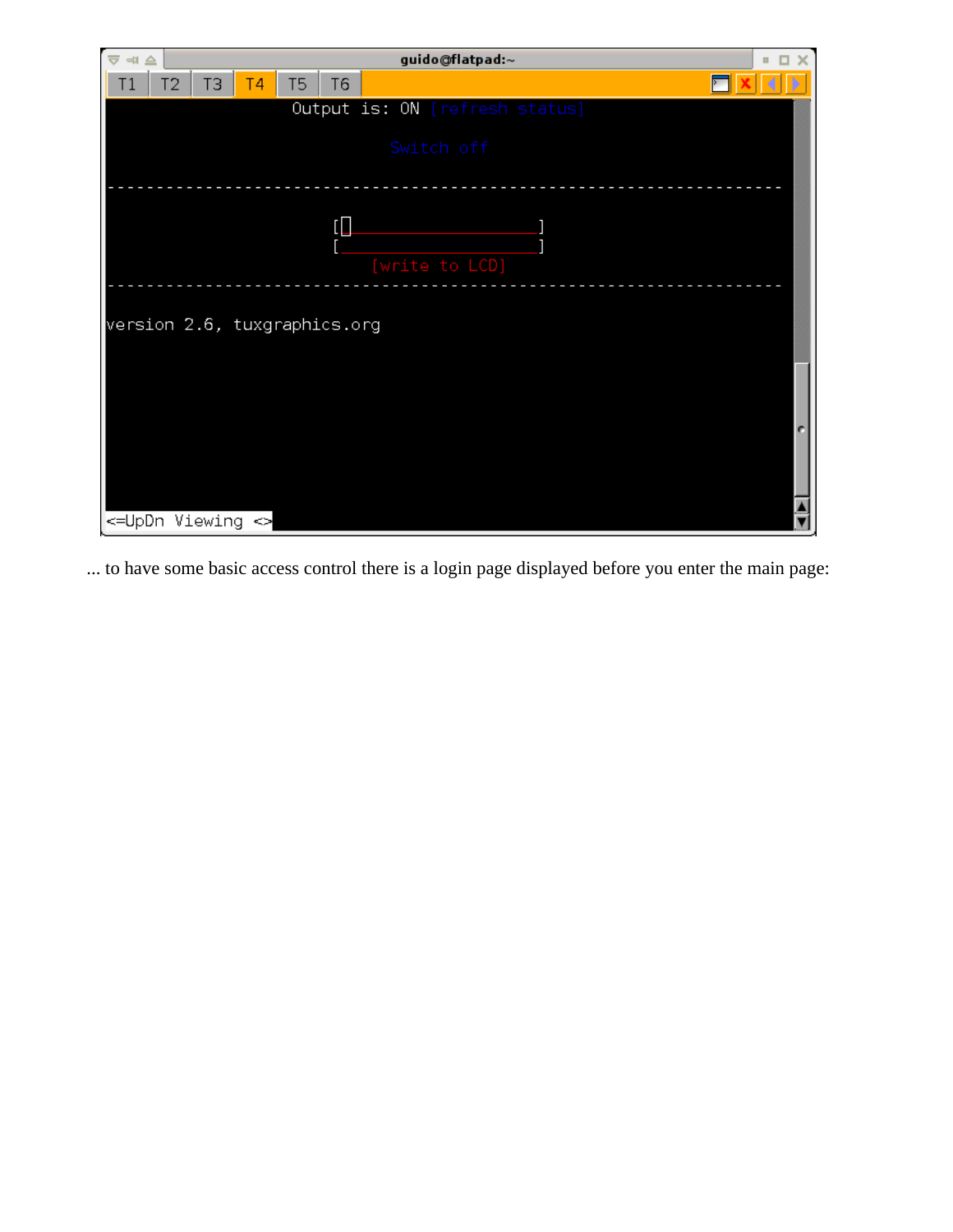

As you can see the "switch on/off a relay" functionality is still there. The LCD is just an add-on. You can however remove the "switch on/off a relay" easily if you don't need it.

# **URL-decoding and other building blocks**

The main point about free software is not so much that it is free of charge but that it provides the sources and therefore access to the building blocks. You can just take those building blocks and use them for your own ideas.

The code is available for download at the end of this article.

All smaller functions can be found in the file main.c. This is also where you should start reading if you want to understand the code.

#### **URL decoding**

This implemented in file main.c in function "void urldecode(char \*urlbuf)". It takes an URL encoded string and decodes it. It modifies the string buffer handed to the function. Decoded strings are always shorter than URL encoded strings. It needs the helper function h2int() which converts a single hex digit into an integer.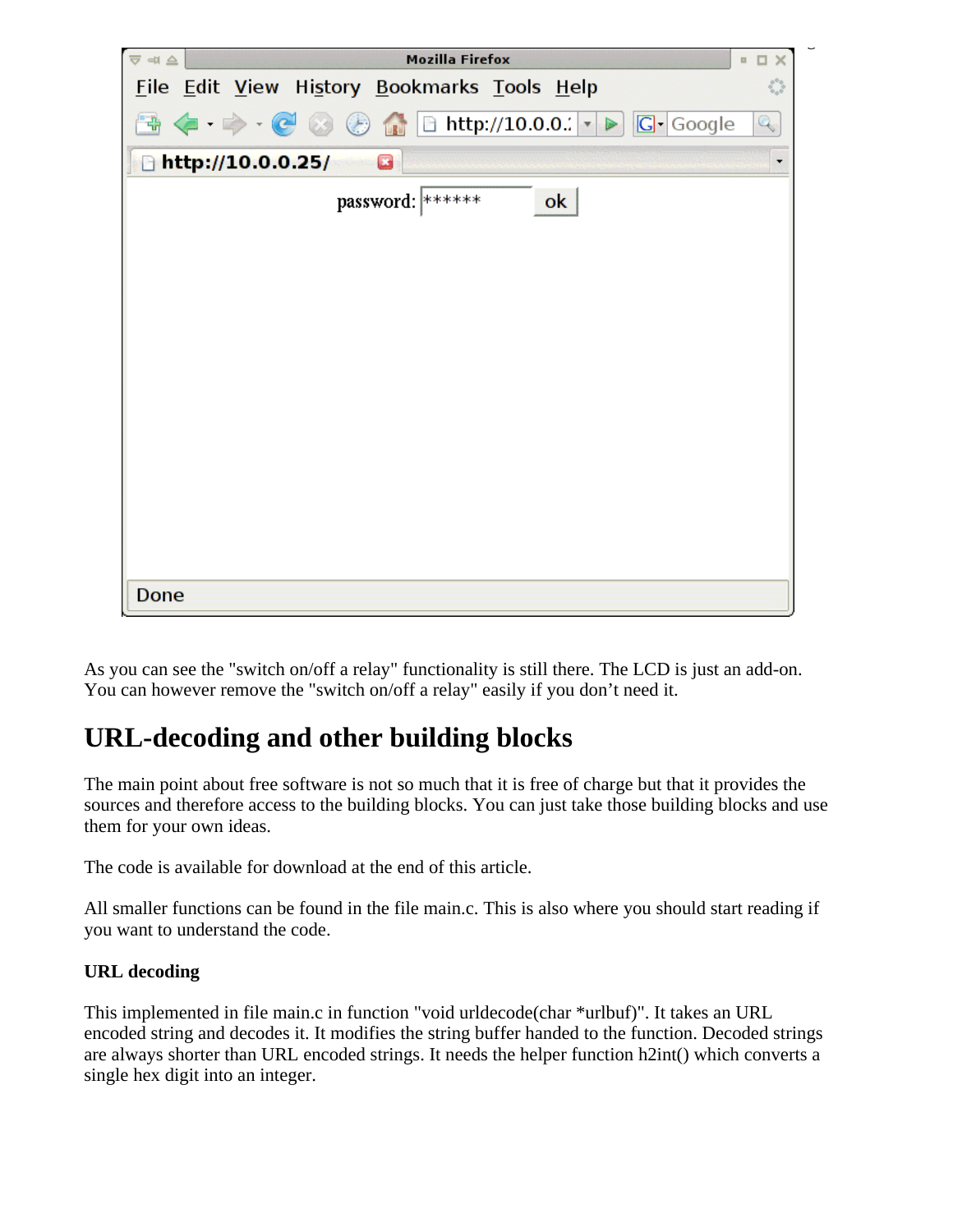```
// decode a url string e.g "hello%20joe" or "hello+joe" becomes "hello joe"
void urldecode(char *urlbuf)
{
        char c;
        char *dst;
        dst=urlbuf;
       while ((c = *urlbuf)) {
               if (c == '+'') c = ' 'if (c == ' '') {
                        urlbuf++;
                       c = *urlbuf; urlbuf++;
                       c = (h2int(c) \ll 4) | h2int(*urlbuf);
 }
               *dist = cidst++; urlbuf++;
 }
        *dist = '0';}
```
#### **Finding Key value pairs from the HTTP "GET" method**

If you have a web-form with a text field like

<input size="20" type="text" name="l2">

Then this arrives a the HTTP protocol level as something like

q?l2=TheTextYouTyped&OtherKey=OtherValue HTTP/1.1\r\n

We need a function to extract those key/value pairs (key=l2 and value=TheTextYouTyped in the above example). One could either write a function that runs through the string once and stores the key/value pairs somewhere or one that searches for just one key and extracts the value. The first solution needs more memory to store all the key/value pairs and the later costs more computing time as it needs to run through the string every time. It's more important to save memory (the atmega88 has 1K ram) therefore the later function is the better choice.

The function

uint8 t find key val(char \*str,char \*key) // in file main.c

take as first argument such a url-sting and searches for a key. If a value is found then it is returned in the static "strbuf" string buffer.

#### **Interfacing the LCD**

- lcd.c -- the main code for handling HD44780 displays, don't modify it.
- $\bullet$  lcd.h -- the functions you can use. E.g: lcd\_clrscr() to clear the screen. lcd\_gotoxy() to go to a certain row or character position. lcd\_puts() to write a string to the display.
- $\bullet$  lcd\_hw.h -- the hardware definitions. To which pins the display is connected on the avr microcontroller.

Those are the main add-on blocks for things which are new here. All other functions used are the same as in the normal avr web server code.

### **Control via scripts**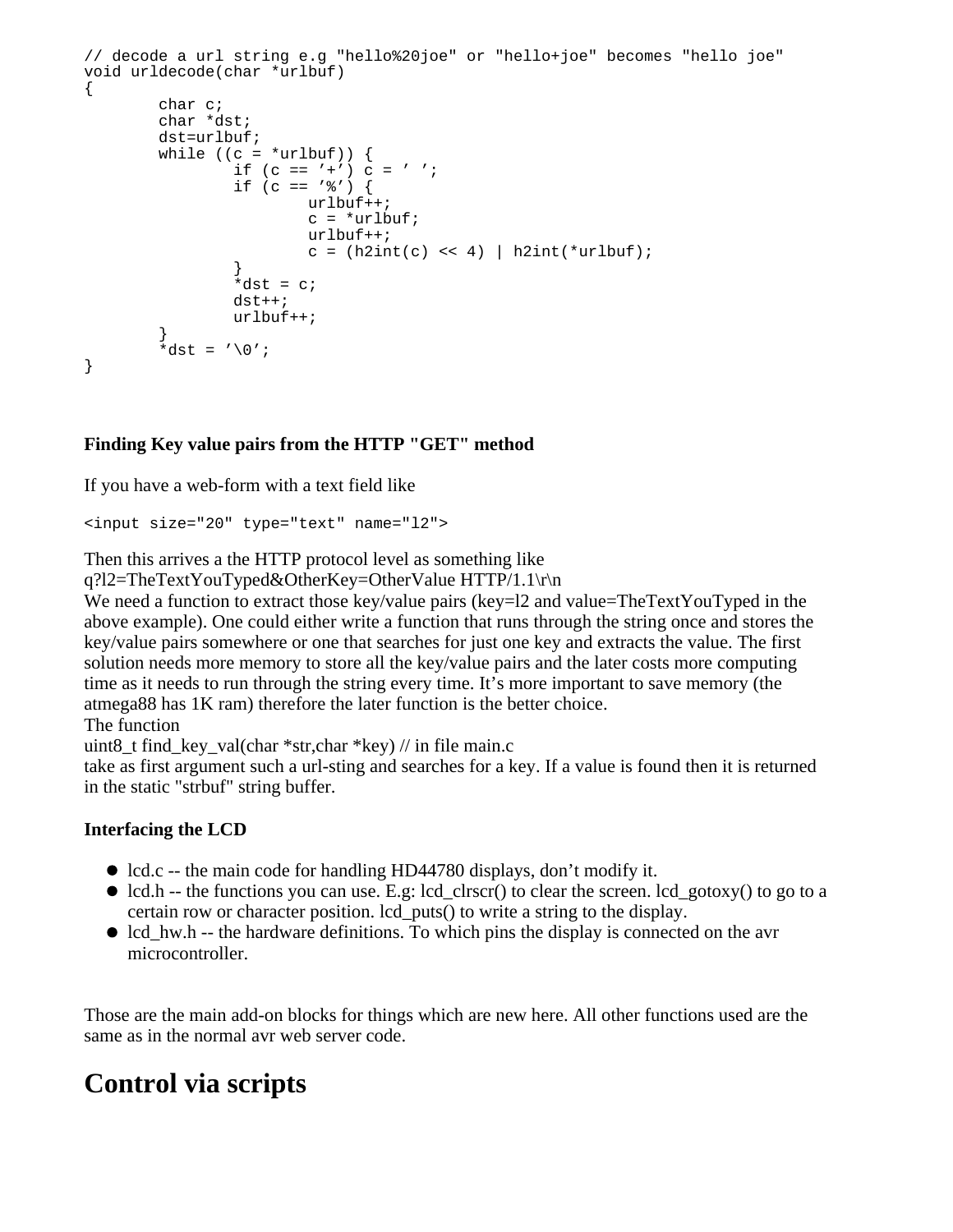The web server displays a web page. That page is meant for humans to enter the data. If you want a machine interface to use this e.g from a different application then this might not be the best choice. We use however the HTTP "get" method and this provides automatically an easy to use machine interface. The the command line web browser w3m (http://sourceforge.net/projects/w3m/) can be used for that.

All commands need a password (default value is "secret"): *pw=secret* and a command e.g to switch on the relay: *cmd=1* Now you just put this together and use it via w3m:

```
w3m -dump "http://10.0.0.24/q&pw=secret&cmd=1"
```
To write something to the first display line the command is cmd=2 and the text comes after 11: *l1=DisplayText*

Now you just put this together and use it via w3m:

w3m -dump "http://10.0.0.24/q&pw=secret&cmd=2&l1=DisplayText"

This writes "DisplayText" onto the LCD. DisplayText needs to be URL encoded. The most important characters to know here are "&" which becomes "%26" and a single space which becomes "+" in URL format.

## **What to do with an avr web server and an attached LCD display?**

Now you might ask "what to do with it ?". There are all kind of uses for small LCD displays. People attach them via usb/rs232 or parallel port to computers. This one is attached via ethernet. The advantage of ethernet is that you can have a much longer cable. It does not have to be near the computer as in the case of usb/rs232 or parallel port.

The display keeps the text even if the computer which sent the text to that display is already detached from the net. You could use it as a fancy electronic door plate or notice board in your office.

As you can see there are many things one can do with it. The most important point is perhaps that you have also the source code and you can change and modify it slightly.

There is however one thing you should remember. The hardware looks almost like a "complete computer" with just the keyboard missing. Display, RAM and CPU, everything is there. That is however an illusion. It's not even nearly a full PC. It's mainly a LCD display with an ethernet cable.

### **Download and links**

- **Download** page for this article: software and updates
- $\bullet$  The previous article with the avr web server software (eth rem dev tcp-2.X.tar.gz):